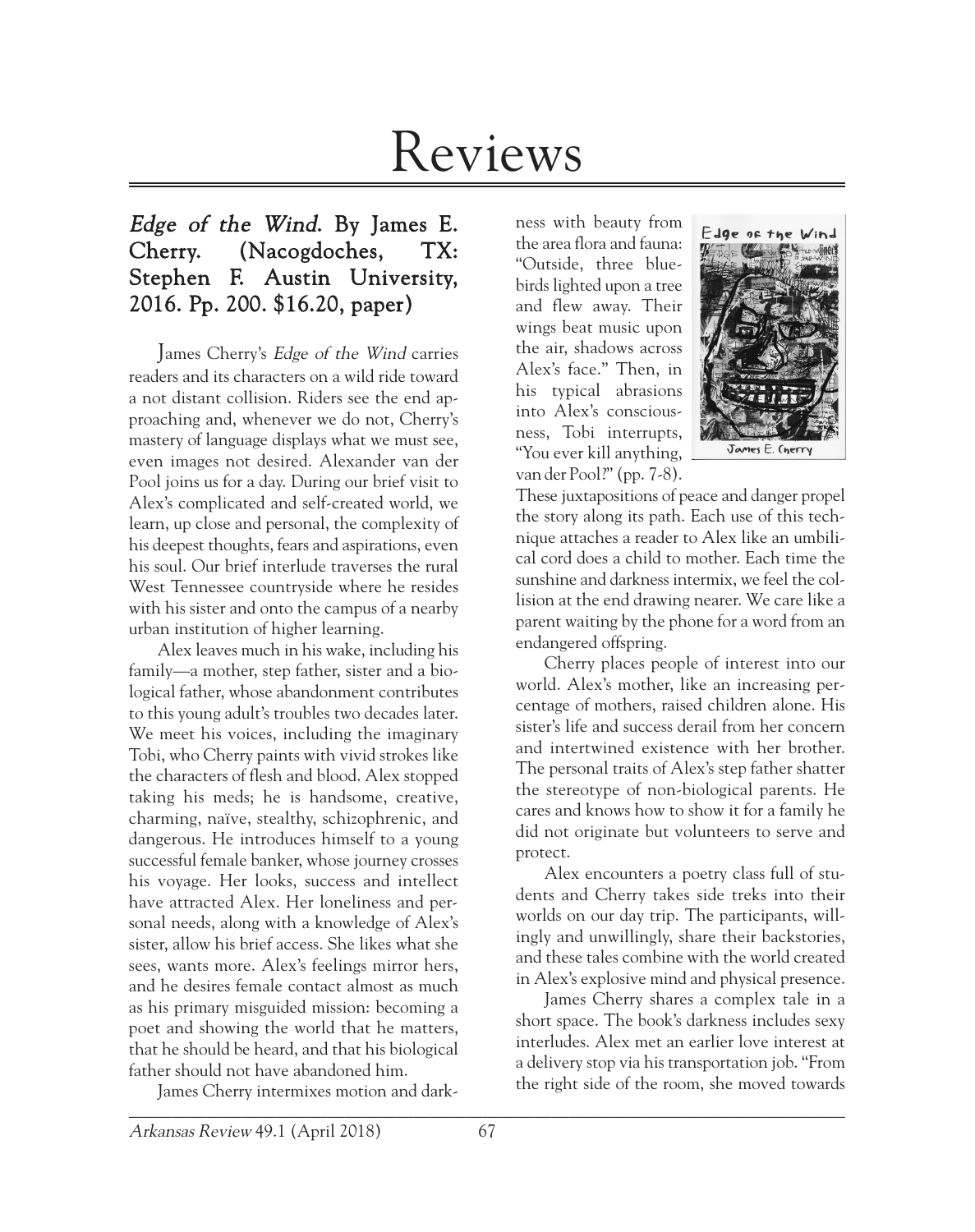him and brought the whole world with her in slow motion. All Alex saw was long black hair, hazel eyes on a petite brown frame across his peripheral vision and the closer she got, the anticipation of her presence grew. Like when he was a kid at the county fair and he gasped when the rollercoaster fell from its peak" (p.133). These interludes display Cherry's storytelling strength: a fluid visual beauty amidst the increasing tragedy of mental illness, something often seen in global and local headlines.

Each twist puts readers on the edges and even out of their seats, yet when the darkness looms too large, Cherry pulls them in again and again, like Mario Puzo's Michael Corleone in The Godfather Trilogy. The author's ability to mix light and dark, beauty and horror, tragedy and triumph, tastes like eating a sweet peppermint stick buried inside a sour dill pickle. Cherry drags us forward, slowing to examine Southern and Memphis culture. We visit actual sites, including the Half Shell on Poplar Avenue in East Memphis (where I proposed to my wife decades ago) and the Downtowner, a longtime eatery on Main Street near the Mississippi River.

At the Downtowner, Cherry routes a detour, sharing the Southern stereotypes on the intersection of race, class, and oppression of those of little note. Comments flow at the weekly breakfast of an archetypical Southern sheriff and several area good ole boys. Their stories fuel the pending wreck and crisis. The lawman, caught out of uniform in jeans and a red flannel shirt, shows his primary goal for the day when asked by his comrades if his choice of attire included work on an undercover case:

"Is this a murder case, Sheriff?"

"Dam betcha," The expression on Sheriff Johnsey's face began as a smile and ended as laughter that rose above all their heads. "And I'm the one doing the killing. I'm going to try and murder as many catfish as I can. Catfish, crappie, blue gills. Anything that's moving is in trouble." (p. 18) Like all who encounter van der Pool, Sheriff Johnsey's day deviates from his fishing plans to a complex crime scene, under the maniacal rule of Alex and Tobi. Through his madness, Alex shares dreams of poetry and a heard voice. Cherry toys with readers' emotions and historical awareness using humor derived from an ignorance of diversity. Our conductor signals a slowing of the train by sharing the impact of the Harlem Renaissance on Alex with a joke about the sheriff's lack of knowledge of Langston Hughes, the famous and deceased African American poet and writer, during a phone call:

She paused to catch her breath and was about to say that it was a remarkable poem when the phone rang from the floor between her knees. Megan looked at Alex. "It's the Sheriff."

"See what he wants."

"He wants to know what you want." She slid the phone across the floor to Alex.

"Alex? Sheriff Johnsey. This Langston fellow . . . he in on this thing with you?" (p. 82)

In Al Pacino movie speak, James Cherry takes readers hostage on a mission during a Dog Day Afternoon amidst a military siege, a family vigil, and media circuses increasingly performed across combative global rural, urban and suburban landscapes. Like the people in the novel— Alex's mother, his protective older sister, his unfulfilled love interest, Sheriff Johnsey, the officials of the Tennessee Bureau of Investigation, his literal captive audience in a sophomore English class at Stoval State Community College, and an entranced public—we wait and grieve the ending around the bend.

--Dwight Fryer

## **AVAVA**

Sonia Sanchez's Poetic Spirit through Haiku. Edited by John Zheng. (Lanham, MD: Lexington Books, 2017. Pp. xxv + 183, intro-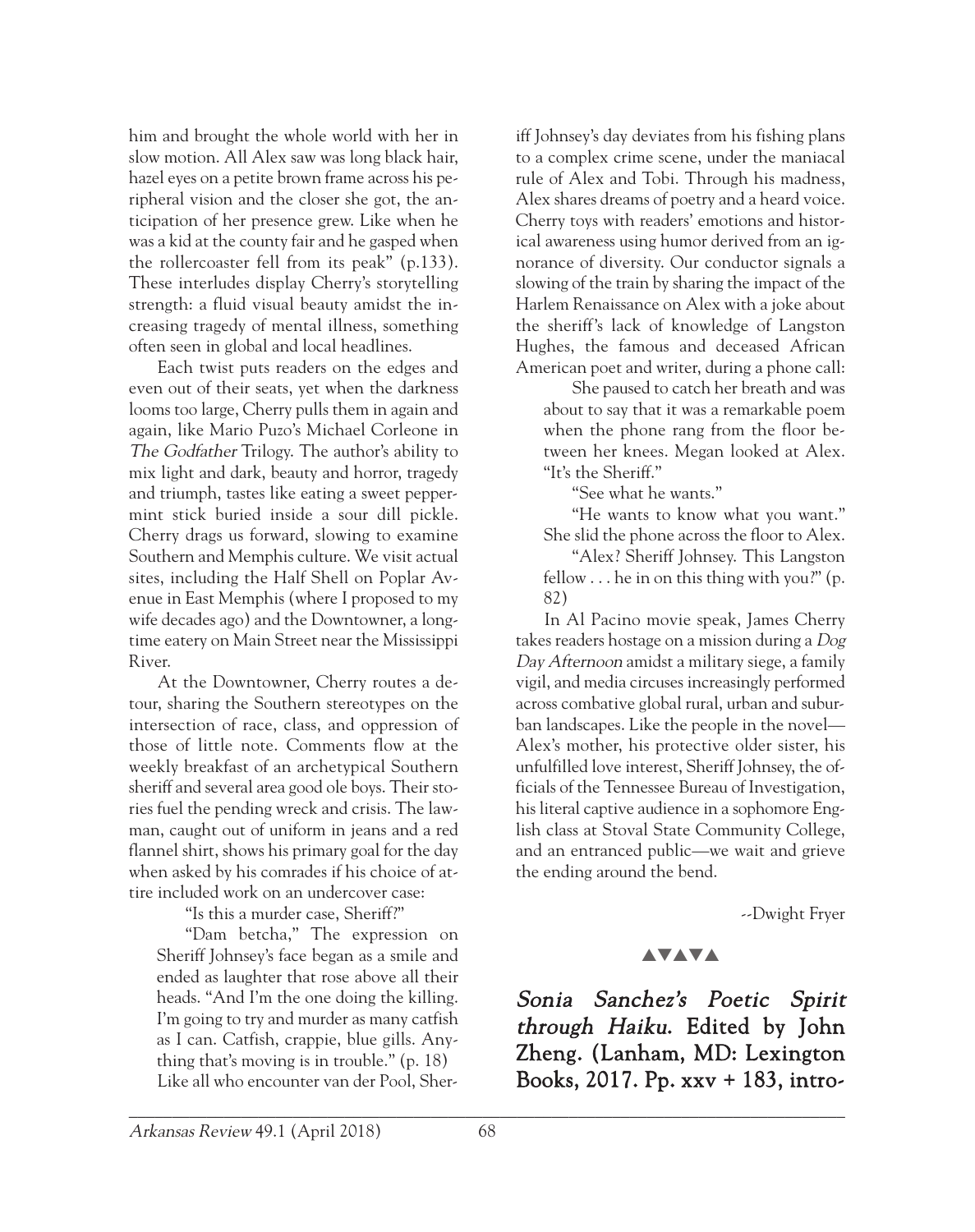# duction, general index, index of Sonia Sanchez, about the contributors. \$95, hardcover)

Sonia Sanchez, a prominent voice in the Black Arts movement and a former professor at Temple University, is celebrated in this collection not only for her contributions to the form of Haiku, but also to the civil rights and feminist movements. Professor John Zheng (Mississippi Valley State University) has assembled a powerful and convincing store of essays which should cement Sanchez's place among contemporary American letters. While a book about haiku might seem a bit generic at first glance, it is the "poetic spirit" of Sanchez that renders the form new and pliable over decades of her devotion to the art.

Among the first aspects to consider is how Sanchez bends the form to her own artistic vision, often producing haiku that might confound the purist, but might also please the experimental impulses of any reader. In fact, the various scholars struggle to describe exactly what it is that Sanchez attempts. Meta Schettler suggests "haiku-like qualities" (p. 8), while Michio Arimitsu acknowledges that Sanchez's "rebellious, buoyant, and at times ferocious spirit has given birth to a haiku-inspired poetic form that she calls 'sonku' (Sonia + ku ['verse' in Japanese])" (p. 17).

Haiku was initially introduced to the black community during the Harlem Renaissance by Lewis G. Alexander, and was quickly appropriated by "quite a number of African American poets, including Langston Hughe" (p. vii). But it was Sanchez who, in avoiding the familiarity of the nature poem, gave the form a political and street context, and allowed it to flex and evolve beyond even the strict syllabic count. Much like Gerard Manley Hopkins revolutionized the sonnet, Sanchez altered the face of haiku.

It was a form she discovered early and dramatically: "From the moment I found a flow-

ered book high up on a shelf at the 8th Street Book Shop in New York City, a book that announced Japanese haiku; from the moment I opened that book, and read the first haiku, I slid down onto the floor and cried and was changed" (p.18). Interestingly, she did not



begin her career publishing haiku, but once she did, she discovered within its structure a concise and radical framework from which to contemplate the African American experience. Her tributes and references are wide-ranging and numerous: Toni Morrison, Emmitt Till, the MOVE bombing, Malcolm X, Odetta, etc. And her stark imagery can, at times, rival a painting by Francis Bacon:

they came eating their own mouths orgiastic teeth smiling crucifixions (p.8)

Sally Michael Hanna argues that Sanchez's most recent collection, Morning Haiku (2010), is "an attempt at racial representation leading to the reclamation of black/female history or 'herstory'" (p.71). Further on, she states that "In the hands of a poetic guru, haiku is re-created in newness that helps reconstruct a vision of African American consciousness that acknowledges blues and jazz as it celebrates the discipline of a tightly controlled stanzaic form" (p. 73). Perhaps another way to consider this is to suggest that Sanchez's immersion into Japanese forms is comparable to the New Formalists and their experiments with the classic Western forms. Even when she renders the form pliable, Sanchez's respect for and knowledge of haiku is palpable.

In his essay concerned with Sanchez's creative mind, John Zheng explores, among other things, the imagistic quality of Sanchez's poetry, which he traces to the influence of William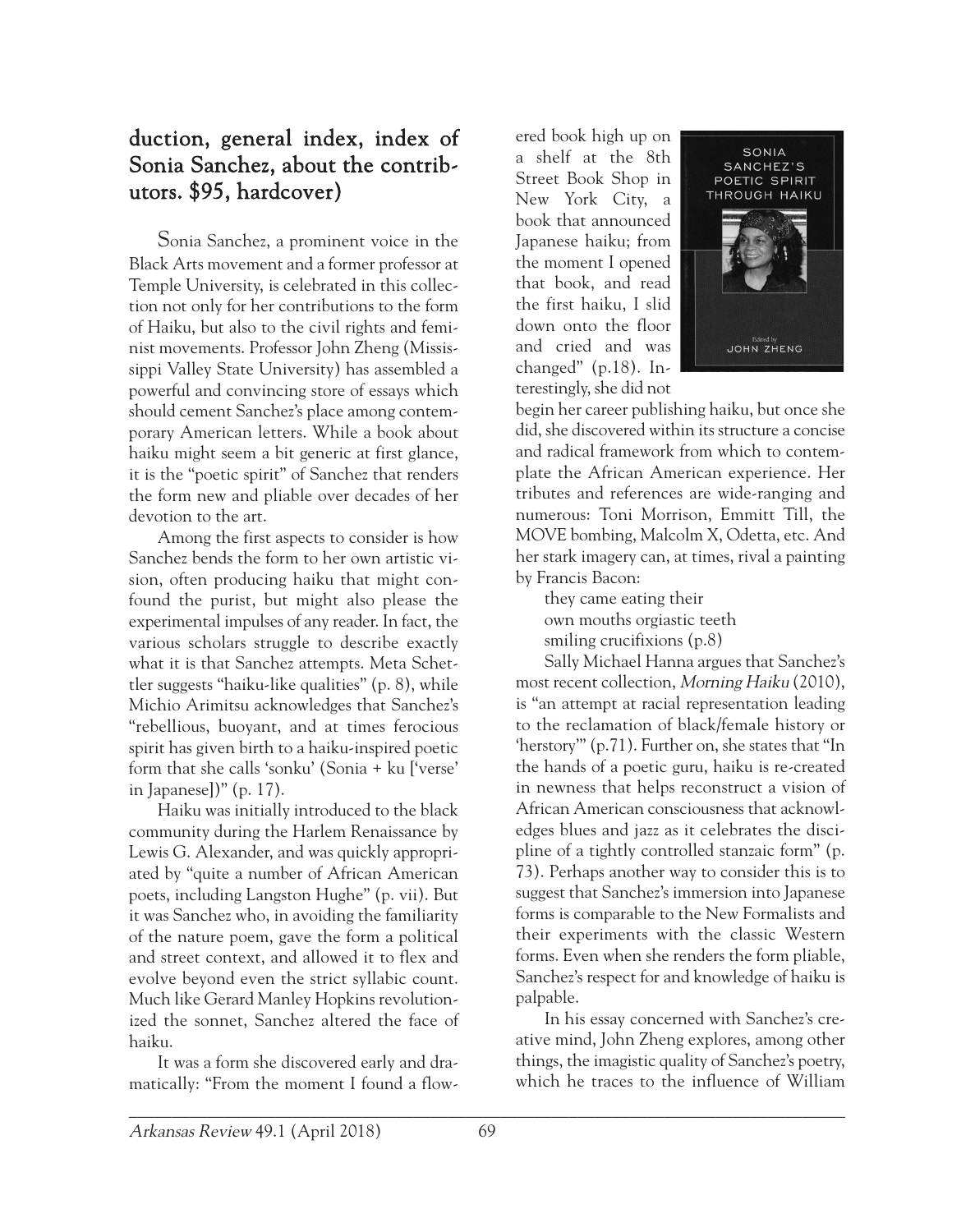Carlos Williams. Certainly, there is a preciseness to her poetry that would align her with any number of the Imagists. And he discusses her fascinating creation of the aforementioned sonku, a form that evolves to fit the poem: "Sonku is a nonrestrictive syllabic pattern of 4- 3-4-3 or 3-3-3-3 with variations of lines as short as four or as long as fifteen. It is Sanchez's inventive play of the form showing her handle on her artistic mind" (p.114).

In the final analysis, this book serves a number of worthwhile purposes: to introduce Sanchez to a wider audience (although she has won some pretty big prizes, including an American Book Award), to widen the discussion regarding haiku and its possibilities, and to remind us of the importance and beauty of the Black Arts Movement. Sanchez's body of poetry embraces much more than just haiku, but she has pioneered the form and brought it into the 21st Century.

--Marck L. Beggs

#### **AVAVA**

The Undiscovered Room. By Jo McDougall. (Portland, OR: Tavern Books, 2015. Pp. 68 + acknowledgments. \$17.00, paperback); In the Homes of the Famous Dead. By Jo McDougall. (Fayetteville: University of Arkansas Press, 2015. Pp. 330, Index. \$24.95, paper)

The Arrogance of Dirt, a Review of Jo McDougall's The Undiscovered Room and In the Home of the Famous Dead:

One commonality between poets who've studied at the University of Arkansas under Miller Williams is their minimalistic approach. In Jo McDougall's newest collection, The Undiscovered Room, her poems bear this mark

in their stripped-down minimalism. McDougall grabs hold of the shaking hands of her subjects and asks them to dance. I mention McDougall's connection to Williams because she dedicates the book to him, followed by an epigraph by e e cummings that states, "love is more thicker than forget." The awkwardness of the quote belies the awkwardness of grief and love, and it's clear throughout the pages of the collection that grief and love both loom large. In "Talking with My Dead Daughter (2)" McDougall writes about trying to capture her memories of her daughter. She says,

I was the one Fate chose to keep you alive, to make the air remember. Now and then—minutes, seconds go by— I don't think of you. I've failed at grief. (p. 35)

These poems are her attempt to capture not just her daughter, but others she's loved who've left and might be forgotten without McDougall's pen.

The book, proper, begins with the poem, "A Way with Mules." McDougall's narrator states:

I don't like writing about the dead, conjuring them in language that some of them never would have used pushing them onstage,

saying, "Go. It doesn't have to be the truth." (p. 15)

Yet what stands out most about McDougall is her clarity when describing sometimes chilling events. She cuts to the icy heart of truth with a wisdom that's come from experience. Sylvia Plath once wrote that if she saw a dead baby in a jar she would stare and stare until she'd seen everything there was to see. McDougall has stared because she had no choice but to, and these poems are her dispatches. "In a Muddy Town" describes a classmate feeling hopeless in a small town. The girl was

skinny in a bad dress. No one noticed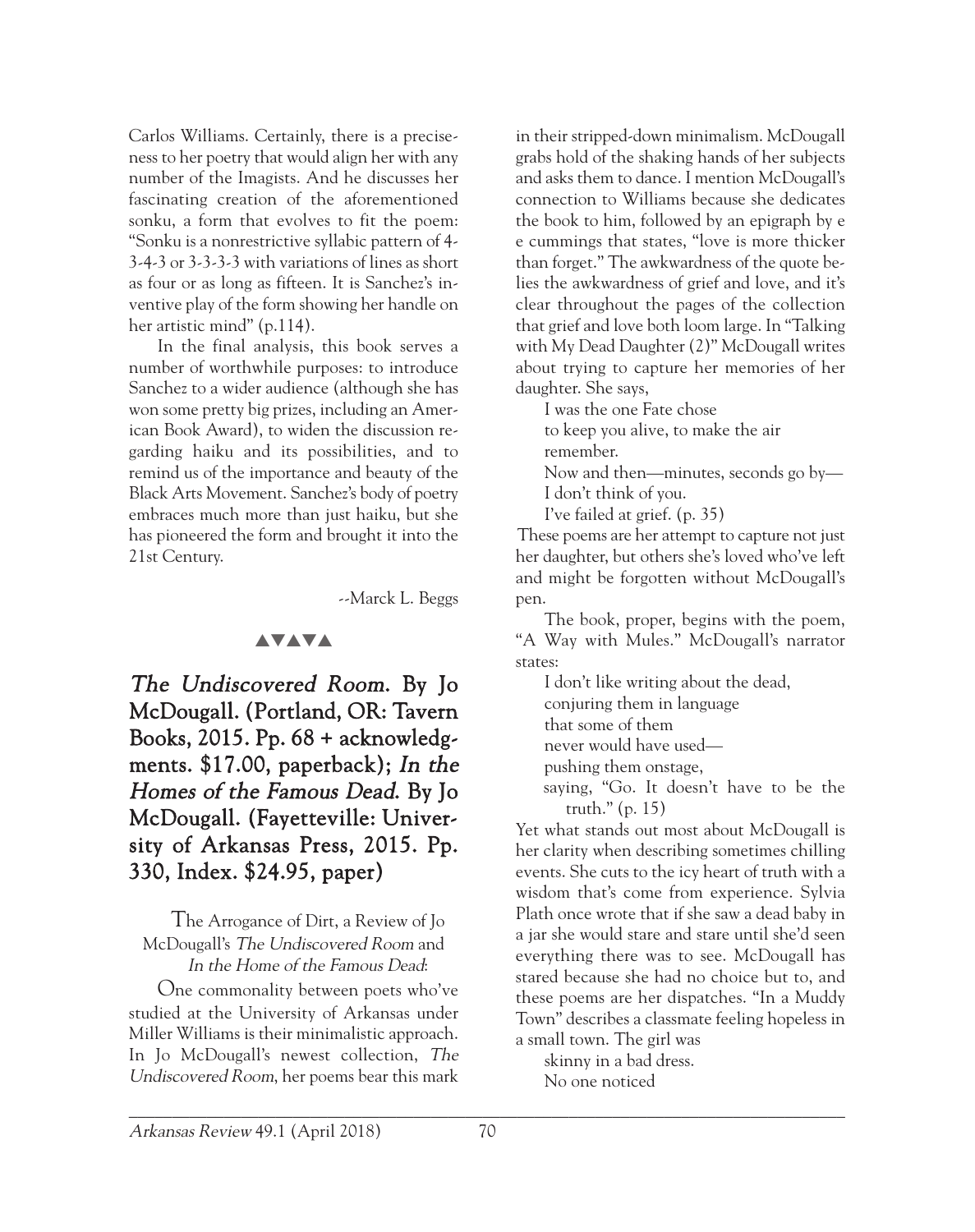a dream or two lost. No one knew when she first came to understand, in those moored rooms surrounded by fields of vetch, that a page had turned, that her life had dimmed to the colors of snow or rabbits or celery. (p. 17)

It's absolutely heartbreaking because it's so common. McDougall never rises to heightened language or even approaches purple prose. "Poverty" prevents a strong portrait of rural, Southern life. "Every visit to that farm, / I smelled it," the poem begins, referring to the signs of poverty. The poem lists seemingly simple descriptions filtered through the lens of hindsight, such as "Rusty water in the well" rising to a description of McDougall's grandfather's funeral:

the too-small suit they buried him in, the Church of the Newborn, its one draft window.

The young preacher late,

borrowed from another county. (p. 18)

"Flat, Outside Memphis" describes a young man, stranded with his wife and four kids, as "It grows dark, / the headlights of passing cars / disinterested as bankers" (p. 36). There is so much packed into that image. The fear and uncertainty of the man and his family. The man's alienation from the strangers who pass. The use of "bankers" implies cultural baggage. This is a man who has seen families lose their farms, their homes, and a world that doesn't care about that loss and seemingly doesn't care about the concepts of home and family, of history. All of that is packed into the last three short lines of the poem. It is this mix of unblinking honesty with a lack of pretense that gives McDougall's poetry its power.

The Undiscovered Room is a great followup to McDougall's collected poems, In the Home of the Famous Dead, a hefty tome collecting two chapbooks and five full-length collections. The poems in McDougall 's first

chapbook, Women Who Marry Houses, have almost surreal elements, such as "A woman half as tall as a thumbnail" (p. 3) and a poem in the voice of Alice B. Toklas which describes Toklas riding on the moon. But even in this first collection, McDougall's



minimalist approach and deft handling of intensely emotional situations is apparent.

The title poem from the chapbook, "Women who Marry Houses," describes widowed or divorced women who live alone. "Women who marry houses / are fond of the dark / when the house cracks its knuckles" (p. 14), she explains. The implication is that they've found peace in solitude. McDougall's poems in these books are mostly short, mostly observations from her life or persona poems. McDougall inhabits the lives of mostly poor farmers, scraping together some semblance of life in the Arkansas Delta. "Farm Wife," from Towns Facing Railroads, describes a drought. The crops are dying and her car breaks down. "Her husband withers like the wheat. / He's been in town since yesterday, / drinking down the smell of dead cows" (p. 72).

The title poem for the collected works, "In the Home of the Famous Dead," describes a visit to a museum house. McDougall describes it as similar to visiting a hospital, "except that we don't have to talk to anyone / and the men if they wear hats keep them on" (p. 103). She goes on to discuss the illusion of authenticity, "We know this is not the house they knew, / not the way they knew it, anyway" (p. 103). It's a pale imitation, since the best furniture has been taken. McDougall seems to be drawing a correlation between memories and the past.

But I don't mean to give the impression that McDougall is humorless. In From Darkening Porches, her poem, "I Describe to My Fur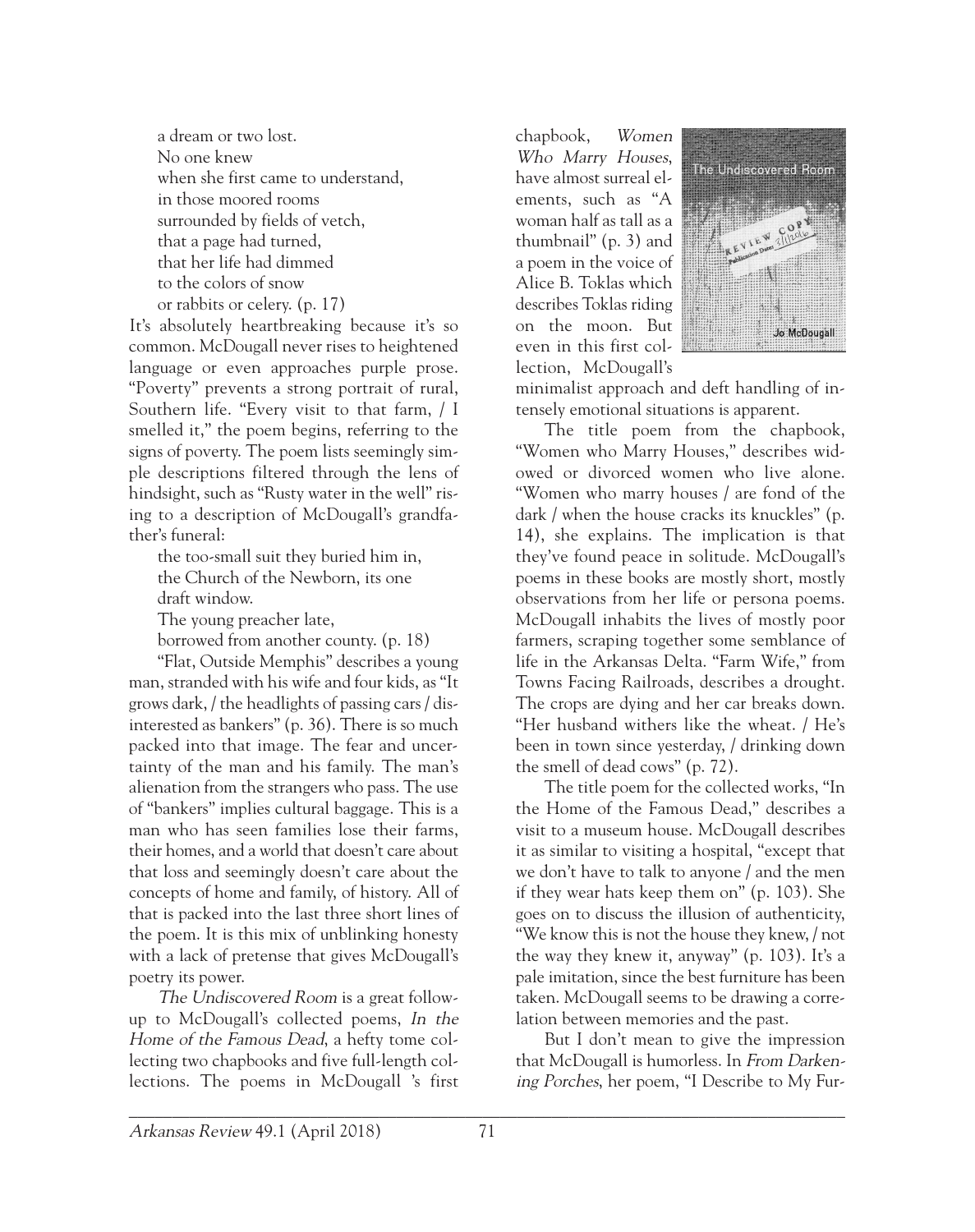niture a House I May Buy," begins: My sofa wants it, wants to dig into the carpet its pig legs. The dining room table can't wait to tap its toenails into the vinyl. Every night they set up a clamor. Buy it! Buy it!

I remind them

they've been wrong before. (p. 162)

Dirt and Satisfied with Havoc are devastating collections that chronicle the deaths of Mc-Dougall's daughter and son. These are deeply personal poems, and yet McDougall manages to maintain her artistry and never devolves into sentimentality. Either collection on their own would be worth the cost of the collected works.

McDougall is one of our greatest poets. I

think of her as the poet laureate of the Arkansas Delta, and though I do appreciate her subject matter, it's her wisdom and control on the page that show her profound talent. There's great sorrow in some of these poems but also—outshining that at every turn great love and great joy.



--CL Bledsoe

### **AVAVA**

The Bohemian South: Creating Countercultures from Poe to Punk. Edited by Shawn Chandler Bingham and Lindsey A. Freeman. (Chapel Hill: University of North Carolina Press, 2017. Pp. xi +341, acknowledgments, afterword, contributors, index. \$29.95, paper)

Ever since H. L. Mencken slammed the US South in the 1917 essay, "The Sahara of the Bozart," defenders of the region have been striking back. Few today would call the South "almost as sterile, artistically, intellectually, culturally, as the Sahara Desert" (p. 1). Equally few, I suspect, would call the region a bastion of bohemianism. If the eighteen contributors to the edited volume, The Bohemian South: Creating Countercultures from Poe to Punk, offer a corrective to the stereotype of the South as a wasteland for the creative, a seared zone of cultural conservatism, they also stop short of anointing it as the new Greenwich Village. Rather, this volume's editors, Shawn Chandler Bingham and Lindsey A. Freeman, argue that the southern states can lay claim to particular individuals, foodways, films, literary and musical expressions, intentional communities, neighborhoods, and even whole cities that skew to the left, the countercultural, the creative, and the "weird" (p. 293).

Southern bohemianism can be found in the mindset and influence of such nineteenth-century figures as Edgar Allen Poe and Ada Clare, who were among its early exemplars in antebellum New York's Greenwich Village. It peeked through the writings of James Agee and William Faulkner, and now bursts forth in the lines of such Global South poets as Brenda Marie Osbey, Yusef Komunyakaa, Derek Walcott, and Kwame Dawes, as in the food-saturated imagery of southern lesbian writers Dorothy Allison and Minnie Bruce Pratt. The famously bohemian strongholds of New Orleans, Austin, and Asheville now face competition as centers of countercultural creativity from places like Athens, Georgia, the Research Triangle of North Carolina, and parts of Memphis, where a "black bohemian scene" (p. 226) pulses with vitality. And these are not all.

What, then, constitutes bohemianism? The authors here offer appropriately latitudinous definitions. Bohemia seems often to involve the arts, food, and sexual experimentation. It has,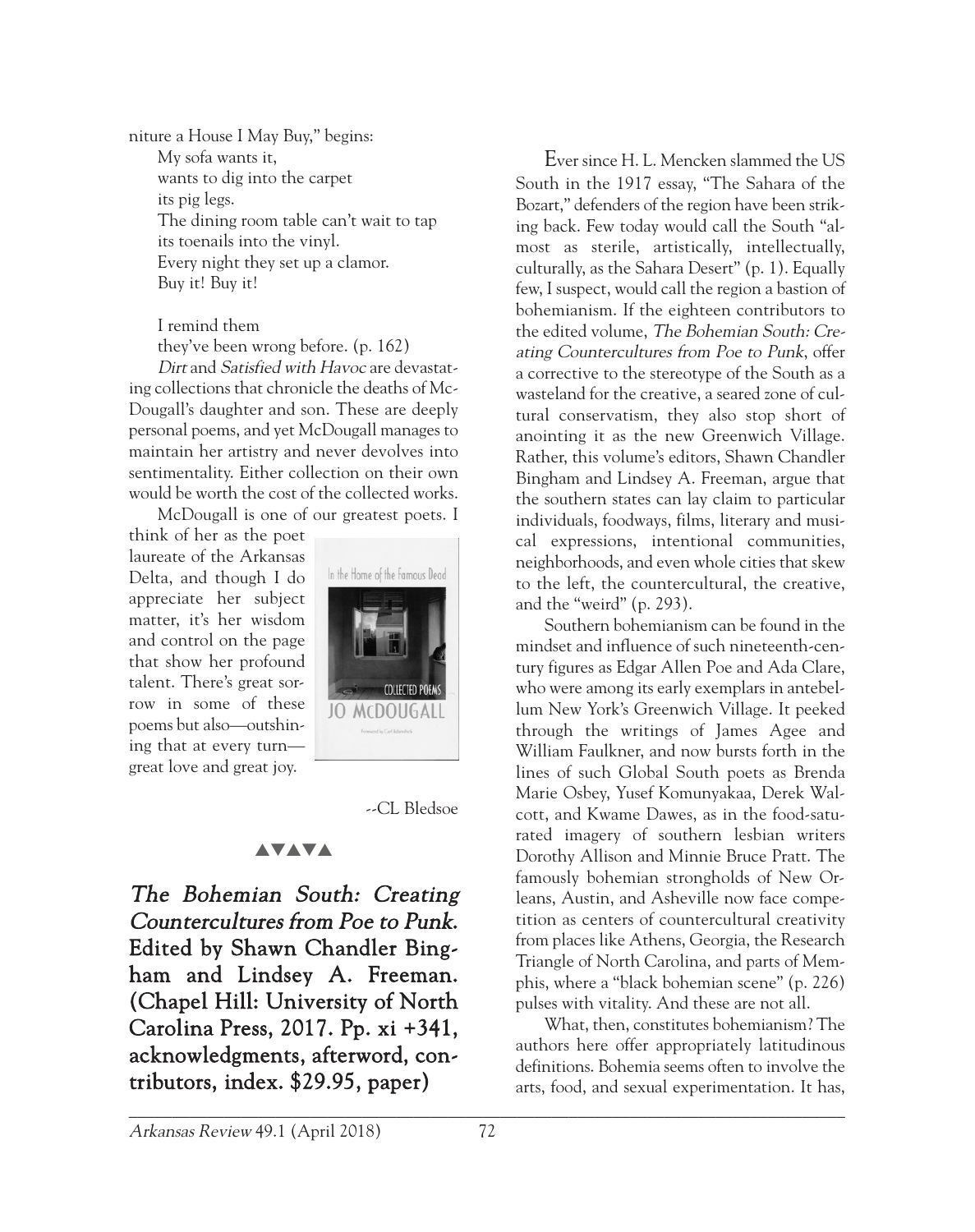historically, drawn to it the "creative, quixotic, visionary and eclectic," (p. 4) providing in return "spaces of acceptance and creativity . . . environments where artists and scholars could hatch ideas, learn from one another, and organize their activities," (p.



11) "free from restrictive bourgeois politics, aesthetics, and economics" (p. 148). While "one of the most bohemian of impulses has always been to wander in search of diverse and unfamiliar people and places," (p. 160) with most of those searches ending in urban environments, rural and small-town sites can take a turn toward the bohemian, too, if enough people congregate to form a "scene"—with scene defined here as "more than a few odd folks . . . a fusion of a physical place, a network of people, and self-consciously oppositional creative practice" (p. 181).

The generous definition of bohemia employed in this volume prompts some questions. Principally, and as the editors and several of the contributors themselves aptly ask, what precisely is the relationship between the bourgeois and the bohemian? Self-declared bohemians often cast themselves in opposition to the confines of bourgeois respectability, in employment, living arrangements, aesthetics, appearance, and more. Yet as these writers and many before them have pointed out, "dropping out" presupposes a certain level of privilege. Plush material, educational, and familial cushions pad the floors of bohemia, now as always; those who struggle for subsistence seldom have the full luxury of "lifestyle" experimentation.

Moreover, bohemia nudges up against the bourgeois every time a "scene" takes shape. Absent an endless free-flowing faucet of private or public funding, bohemian "creatives" need

"customers." Several of the writers here distinguish between "hipsters" and true bohemians, claiming a deeper distinction than the generational or sartorial. Hipsters allegedly pose as creatives, when in fact they do nothing but rub shoulders with the artists, the thinkers, the authentic bohemians, purchasing their creations, attending their concerts, films, and poetry readings, and imitating their style. Contaminating the "authenticity" of bohemia, these poseurs turn creativity into consumerism, and opposition into watered-down appropriation. How many farm-to-table restaurants, yoga studios, and "local" art galleries does it take to turn a neighborhood into a "bohemian enclave"?

The Bohemian South does not claim to settle these longstanding, needling contradictions of countercultural life in the U.S. or beyond. Its modus operandi, rather, is that of "piling up" (p. 4) enough southern examples of this slippery, shape-shifting cultural phenomenon that some call bohemia to convince any Menckenite holdouts that the South has as much of the "weird" as any other place in the United States. You might have to look a little bit harder to find the southern pockets of bohemia, and you might not at first understand what you are seeing (I, for instance, had no idea that a subculture of train-hopping anarchist punks enamored of old time country music existed), but rest assured, it is there and it's not square!

--Lauri Umansky

### **AVAVA**

Hillbilly Hellraisers: Federal Power and Populist Defiance in the Ozarks. By J. Blake Perkins. (Urbana, Chicago, and Springfield: University of Illinois Press, 2017. Pp. xi + 277, acknowledgments, notes, bibliography, index. \$24.95, paper)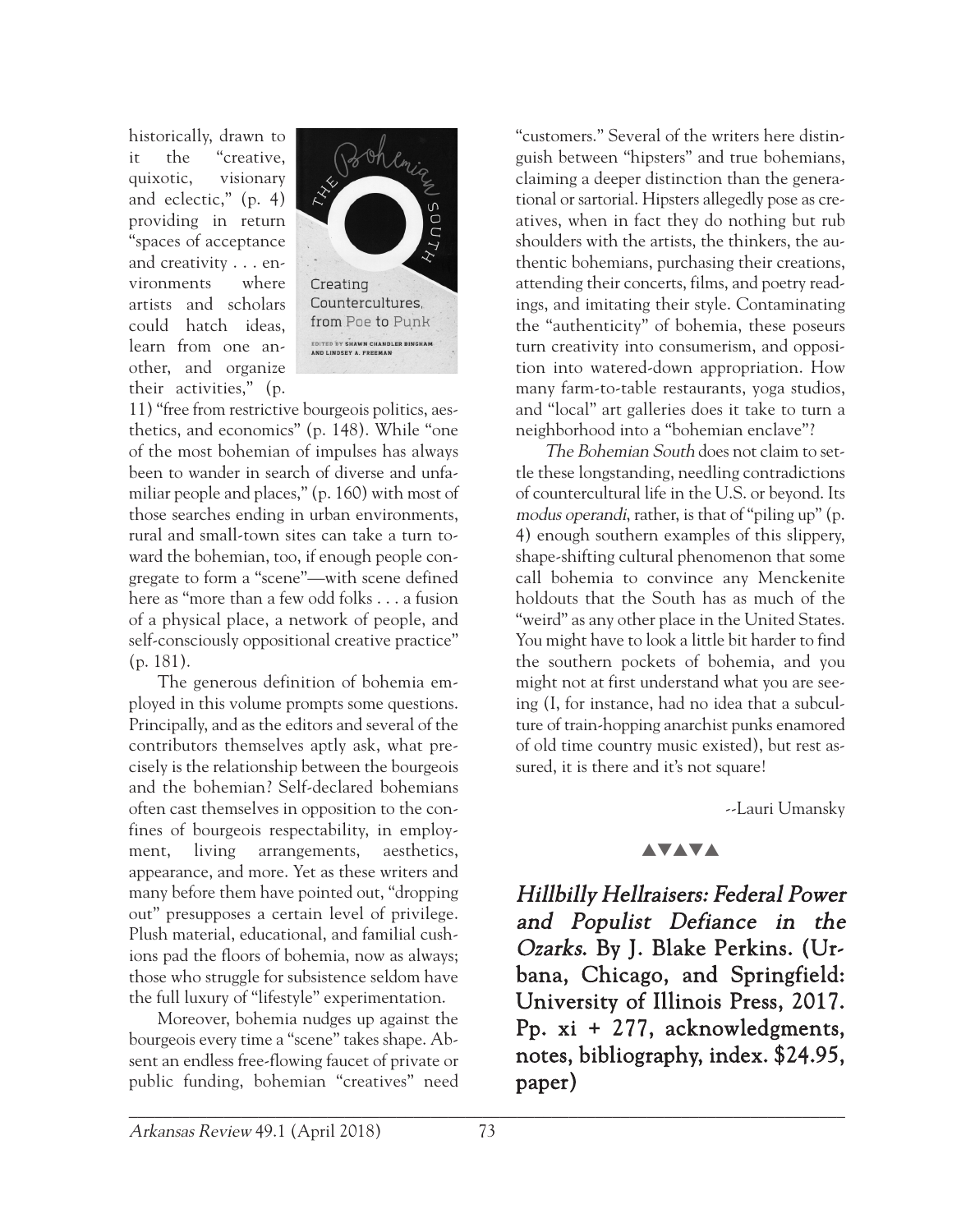In the popular imagination, the Ozarks have been viewed as a remote, unruly place, with hardscrabble farmers toiling in the rocky soil, determined to carve out independence on their own terms. A strident antigovernment perspective runs through much the region's history, from the Populist rhetoric of the notorious "Wild Ass of Arkansas," former senator and governor, Jeff Davis, to the present-day Tea Party movement that emerged in the wake of the Great Recession. As scholars search for antecedents to Southern suspicions of federal power, the Ozarks, like Appalachia and other pockets of rural America, have been cited as deep-seated sources of reactionary sentiment dating back to the earliest days of the Republic. J. Blake Perkins's Hillbilly Hellraisers: Federal Power and Populist Defiance in the Ozarks, upends this notion, arguing that the Ozarks are rife with complex, nuanced attitudes toward federal authority and social programs. Instead of opposing any hint of federal encroachment, poor Ozark farmers often saw government as a useful bulwark against elites within their own communities.

Perkins offers a welcome corrective against histories of the Ozarks that view the region as a hotbed of inflexible antigovernment resistance. Instead, since the Populist era of the 1890s, Ozark federal defiance has been dynamic and fluid, situational and conditional. Ozark conflict with authority is also not closely linked to the grand American tradition of agrarian revolt dating back to the Early Republic. Rather, the region's distrust of federal power represents a unique, localized response to modernity, as farmers struggled to adapt to an ever-changing economic environment that underwent a transformation from a marketplace dominated by subsistence farming to one marked by agribusiness, retail, and tourism.

Few stereotypes of Ozark Hill Country are as pervasive as that of the moonshiner plying his trade in the face of federal authorities intent on tracking and destroying homemade stills. As

Perkins uncovers through an evocative microhistorical approach, moonshine "wars" that

erupted in the 1890s (and occasionally during the Prohibition era of the 1930s) were not clashes between rough-hewn Arkansas outlaws and federal outsiders, but rather intra-regional disagreements between poor farmers and local elites. Desperate for



income in a tough economic landscape, farmers resorted to whiskey production, often exporting to nearby Oklahoma Indian Territory. Meanwhile, wealthier businessmen effectively utilized federal authority to root out moonshiners as tax evaders. The temperance movement was embraced by the local business elite for a variety of reasons, but most significantly because alcohol consumption curbed the productivity of the mining, timber, and railroad camps that dotted the Ozark hillsides. Moonshiners stood in the way of progress, but as Perkins persuasively shows, struggling farmers who turned to whiskey production were not antigovernment, even as the law pursued them. In fact, they longed for more government oversight to protect their farms, and they despised how "the well-to-do seemed able to employ the power of the American state and, in their minds, use that power at the expense of hard-working common folks like themselves" (p. 37).

This is the central theme of the book, that Ozark farmers never inherently opposed the government, but often hoped for a stronger national footprint in the region to foster reforms that would protect them from predatory elites, who in turn proved far more capable of securing federal support for their aims. When the New Deal emerged in response to the Great Depression, Ozark farmers grew cynical of public works projects like the 1938 Flood Control Act that built hydroelectric dams along the White River.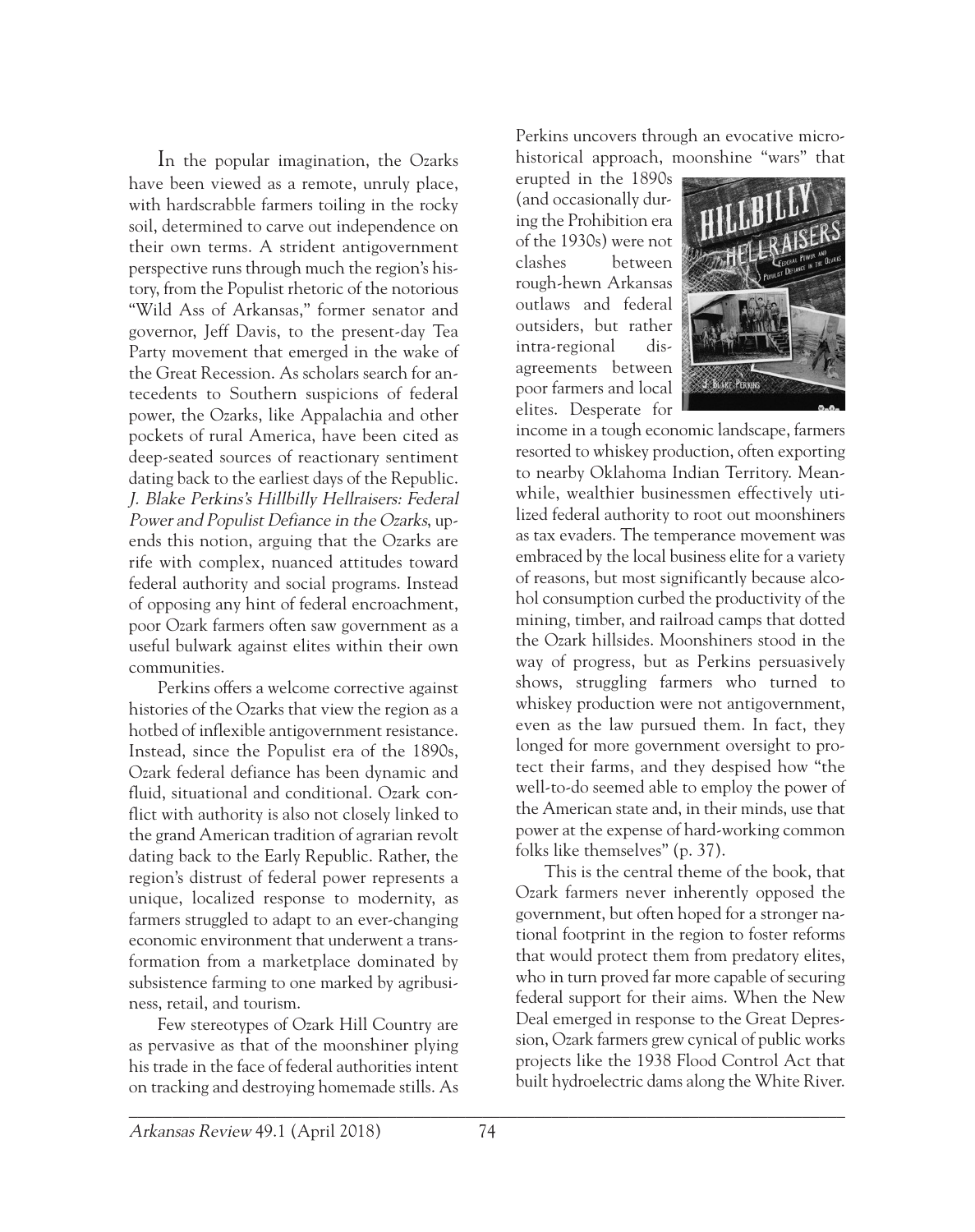While the short-term jobs that came with the project were undoubtedly appreciated, the New Deal, as Perkins sees it, consolidated the power of local elites, and hastened the emergence of agribusiness and new tourist locales. In the process, traditional Ozark farm family life declined despite the stated goals of the New Deal to protect such interests. Moving forward to the Great Society programs of the 1960s, poor Ozark residents once again found that efforts to assist them only contributed to further struggle and, ultimately, outmigration. Corporations proved far more skillful at securing grants and federal funding, and small farmers were forced to adapt, evolve, or leave altogether. Many converted to running factory farms, producing poultry, and as a result became "temporary caretakers of the company's valuable property" (p. 169).

Hillbilly Hellraisers represents an important contribution to rural history and a valuable narrative of those who struggled to confront the changes that reshaped the region. Its strongest moments derive from the individual stories of those who sought to hold on to their farms and their traditional modes of living. The book also charts under-explored corners of Ozark life, such as an early chapter on the anti-World War One military conscription movement in Northwest Arkansas. Mid-twentieth-century segregationist Arkansas Governor Orval Faubus's father, Sam, was a leading voice in this fight, viewing the conflict as a rich man's war that unnecessarily imposed hardships on families who lost sons—and thus farmhands—to the draft. Perkins concludes by perceptively tackling the rise of the contemporary Tea Party movement in the Ozarks, finding that defiance against federal authority is still a local concern too. While Tea Party advocates decried the welfare state (often in racist-tinged rhetoric) they also rallied to resist rural post office closures. Here again, Ozark defiance was nuanced, and did not reject federal intrusion entirely, but sought to harness it for the betterment of those in need. As one Arkansas activist put it, "There are those who

have been downtrodden so long they can't get back up. [But] there are others who've been downtrodden so long they decide to fight back" (p. 221). With Hillbilly Hellraisers, Blake Perkins has produced an exceptional study of a misunderstood world.

--Brenton E. Riffel

#### **AVAVA**

All the Agents and Saints: Dispatches from the U.S. Borderlands. By Stephanie Elizondo Griest. (Chapel Hill: University of North Carolina Press, 2017. Pp. xv + 289, introduction, prologue, epilogue, acknowledgments, notes, about the author. \$30, hardcover)

Stephanie Elizondo Griest parlayed Godgiven talents and a strong work ethic into a distinguished career as a well-traveled foreign correspondent and award-winning author. Eschewing an old writer's proverb that you can't go home again, Elizondo Griest did just that in 2007— and was not at all pleased with what she found in her old haunts along the United States' southern border. In researching All the Agents and Saints, she discovered that her childhood playground in south Texas and northern Mexico had become a place known

for the kinds of people other communities don't want: violent drug gangs; environmental racists; undocumented people crossing the border in search of a better life; and some of America's unhealthiest people. As a finished product, her book became the

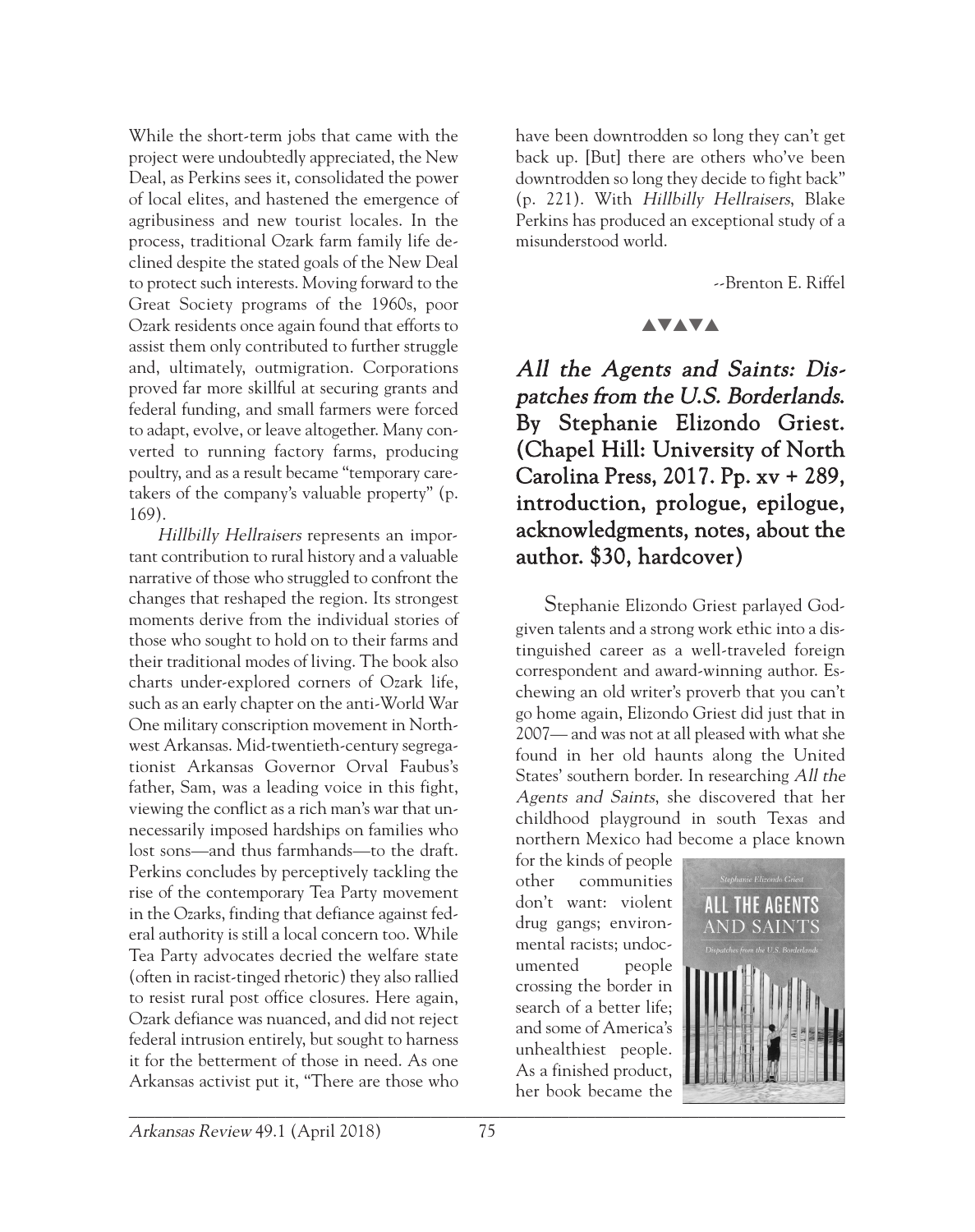voice of the people who live this nightmare, and the author tells stories that expose a critical flaw in borderlands life: communities constructed along fault lines of race and class cannot stand forever without serious consequences. Her book is all about fostering in the reader a sense of empathy and understanding of the depth of the problems facing residents living in southern as well as northern borderlands. As a writer-activist, she wants to motivate citizens to act now to prevent the social quake that could permanently besmirch the reputation of her borderlands home.

Borders, the author tells us, are elite-driven. They are created by and for the rich to seal off an area for profit-seeking. The political rule of the new jurisdiction is easy when institutions are stacked with people who will kowtow without question to elite interests. While serving bourgeois interests, borders also inconveniently slice ancestral spaces into pieces, dividing families and cultures into parts which are only with difficulty fused back into a single identity. Elizondo Griest, for example, has Mexican family roots but grew up in Texas as a U.S. citizen she's Tejana. Tejanas/os have a lingering sense of otherness, sometimes feeling not Mexican enough to please the Mexicans and not American enough to satisfy the Americans. This disconnect is not self-inflicted. Tejanos did not cross the border, the border crossed them. The Aztec word for such cultural malaise is nepantla, a recurring sense of in-betweenness.

Cultural borders within towns further isolated Tejanos. The sad tale of Corpus Christi environmental activist Suzie Canales is an example of how local political-economic power isolated African American and Tejano families and placed them in harm's way. Attending the funeral of her sister Diana who died of cancer at age forty-two, Suzie struggled with her grief but could not help but notice the stories of ill health from neighbors in her old Greenwood community in west Corpus. Two brothers in one family dead from cancer at a young age. A sister who died of cancer at thirty-two. Three

sisters who had hysterectomies. Later she learned of babies born with holes in their hearts. Little girls dying of leukemia. Digging deeper, Canales discovered that racist zoning ordinances in the 1940s placed African Americans as fence-line neighbors with petrochemical industries along Refinery Row, while Tejanos were invited to live on top of a former toxic waste dump. These ordinances kept both minorities and pollution away from the white people who built lavish homes on Ocean Drive in south Corpus Christi.

Places like Corpus Christi, built on the fault lines of race and class, cannot stand still. The social structure shifts underneath the surface as pressure builds for injustices to end. Much like the physical plates beneath the earth that shift periodically, sending Californians into waves of fear, cultural plates are subject to "snapping," sending a social quake which may reverberate all the way to New York-Washington media markets. When this happens, the event (regardless of underlying cause) takes on a name that will live in perpetuity for all the wrong reasons—Ferguson, Baltimore, Katrina, Love Canal, Three Mile Island, Deepwater Horizon, Picher, Libby, and more. All the Agents and Saints is about preempting such a catastrophe in the borderlands.

Minorities in Elizondo Griest's beloved Corpitos do what they can to cope with the environmental sludge pit they inhabit. Activists such as Suzie Canales fight to raise awareness but are no match for the deep pockets and political clout of the industries. Others pray incessantly for divine intervention to cure the sick. Meanwhile, Tejanos build strong interpersonal networks where they revel in warm association with friends, family, and neighbors, people they've known for decades. Even when industries decide to decommission and destroy toxic plants—offering buyouts to families that live nearby—some fence-line neighbors choose not to leave. The social bonds forged in the neighborhoods are so strong that staying put is a more attractive option than leaving for an apartment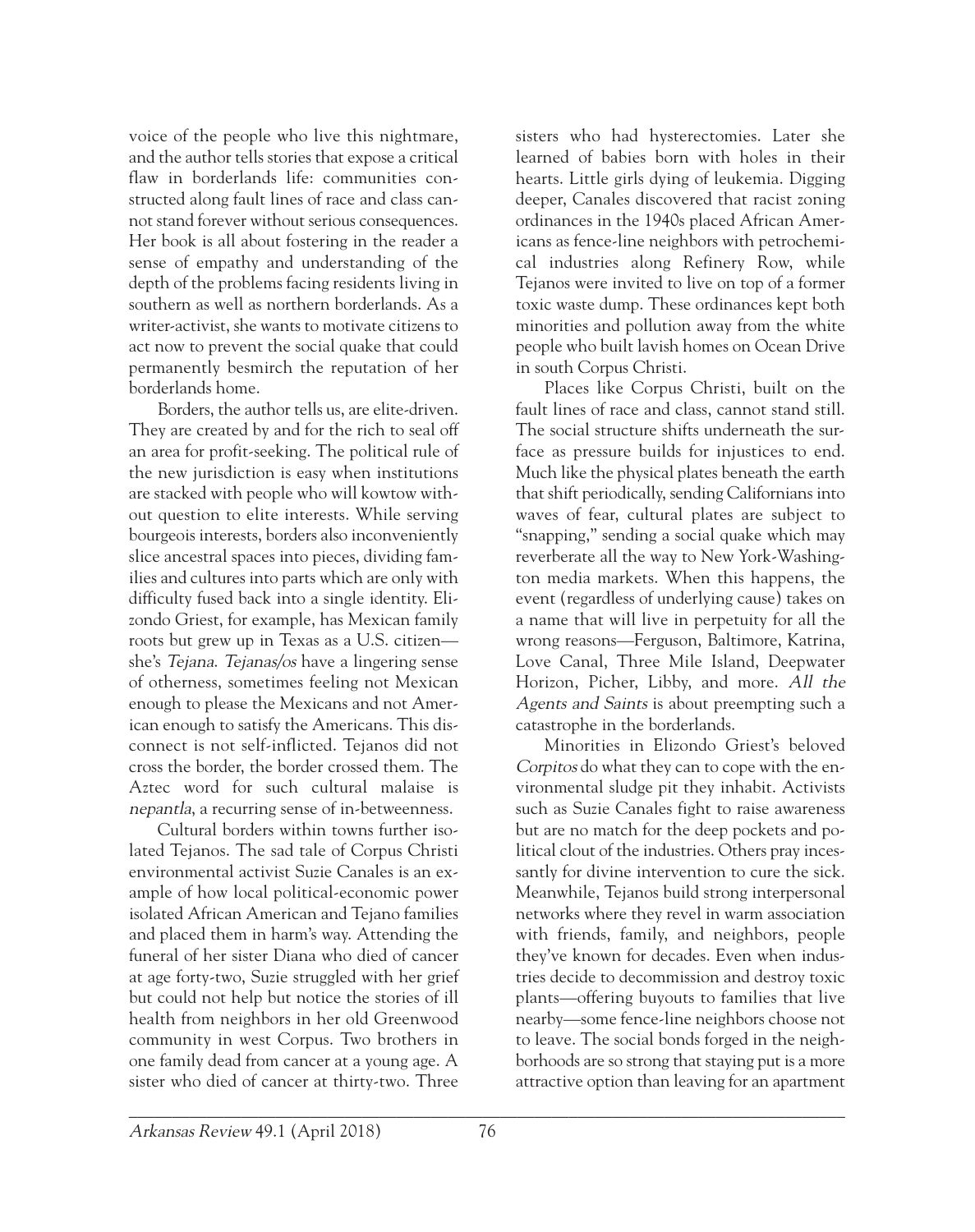on the south side.

Elizondo Griest's captivating, riveting book is a call to action for anyone that claims to really care about solving the complex social problems festering in the borderlands. The time for talk and political wrangling is over. Something must be done to solve these problems before a larger than life crisis erupts. With the government's response to border issues becoming more repressive, intensive grassroots activism may be the only way to avoid cataclysm. The people who live and work in the borderlands are the ones who will pay the greatest price if nothing is done.

--Stan Weeber

## **AVAVA**

Doing Violence, Making Race: Lynching and White Racial Group Formation in the U.S. South, 1882–1930. By Mattias Smångs. (New York: Routledge, Taylor & Francis Group, 2017. Pp. viii–x + 169, list of figures, list of tables, acknowledgments, methodological appendix, index. \$116, hardcover)

Sociologists have long been key figures in the study of lynching, from James Elbert Cutler, whose 1905 Lynch-Law: An Investigation into the History of Lynching in the United States constituted the first real study of the phenomenon, down to present-day scholars such as Stewart E. Tolnay. E. M. Beck, and Amy Kate Bailey, who have worked to connect the frequency of lynching to cotton prices, local politics, religion, and more. Though some historians lament that social science tools tend to produce pat, overarching explanations for human violence, often losing sight of local historical circumstance or even individual psy-

chology, the quest to see the forest—even when each individual tree has its own unique story remains worthwhile, for only by tackling the big picture can we see lynching as a truly regional and national phenomenon in relation to other social, political, and cultural factors. Moreover, the sociological perspective can reveal certain fundamental mechanisms at work in the creation of collective violence, thereby highlighting continuity between lynching and other atrocities, at home and across the globe, centered upon racial or ethnic identity.

Thus is Mattias Smångs's Doing Violence, Making Race a compelling contribution to the literature on lynching in the United States. Unlike other scholars who unquestioningly lump together the actions of quiet, small mobs and the mass spectacle atrocities that attracted thousands under the rubric of "lynching," with little explanation as to what unites the two phenomena, Smångs diligently seeks to advance a conception of lynching that accounts for its diversity, one founded upon robust theoretical,

conceptual, and methodological foundations. His thesis, in short, is that lynching, like the formal Jim Crow system, constituted a means of generating white racial identity across class boundaries after a Reconstruction period that "destroyed the institutionalized ante-



bellum system of symbolic and social race boundaries, categories, and identities" (p. 9). Opening with his theoretical conceptual framework, Smångs outlines how collective intergroup violence dramatizes group narratives and "can thus be seen as a performative ritual in a dual sense," serving to communicate "a particular message to a particular audience" while also acting as "a constructive group-formative practice bringing forth that which it represents" (p.